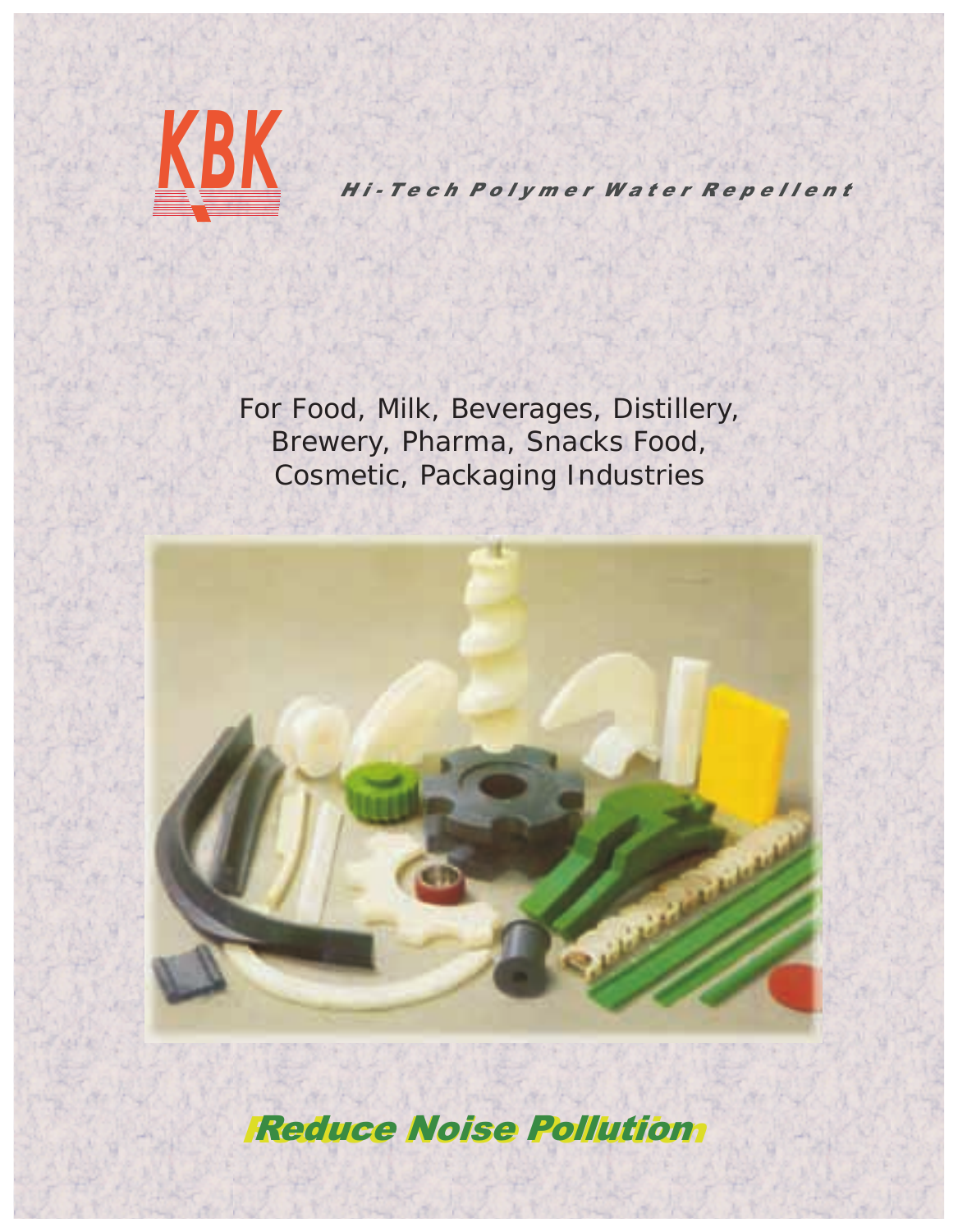

 Spares for automatic, very high speed, semi-automatic bottle fillers, crowner, washers, pasteurization and conveyors, KBK a renowned name catering Indian and overseas industries requirement since 25 years.

 Stainless steel inserts and capping for very high speed parts assembles with an ultra high molecular polymer, nylon and special alloys of UHMW is our specialty. KBK polymers parts handle bottle gently and quietly, also are impervious to wear. RBK polymer increases bottle life, protect bottle scratching and also reduce drag load.

### **Features of KBK UHMW**

- 1. High abrasion resistance 5. Very high chemical resistance
	-
- 
- 2. Excellent sliding property 6. Resistance to Acid, Alkalies & aggressive gases
- **0 0** 3. Very good damping property 7. Temperature resistance -220 **<sup>C</sup>** to +90 **<sup>C</sup>**
- 4. Very good notch impact strength





KBK Sheets : 15 mm, 20 mm, 25 mm upto 150 mm, 1.2 mtrs. x 2.0 mtrs. KBK rods : 20 mm dia to 150 mm dia x 1 ft or more length

| TEMS:                                                                                                                                                                                                                                                                                                                                                                                                                                                                                                                                                    |                                                                                                                                                                                                                                                                                                                                                                                                                                                                                                                                                                           |                                                                                                                                                                                                                                                                                                                                                                                                            |
|----------------------------------------------------------------------------------------------------------------------------------------------------------------------------------------------------------------------------------------------------------------------------------------------------------------------------------------------------------------------------------------------------------------------------------------------------------------------------------------------------------------------------------------------------------|---------------------------------------------------------------------------------------------------------------------------------------------------------------------------------------------------------------------------------------------------------------------------------------------------------------------------------------------------------------------------------------------------------------------------------------------------------------------------------------------------------------------------------------------------------------------------|------------------------------------------------------------------------------------------------------------------------------------------------------------------------------------------------------------------------------------------------------------------------------------------------------------------------------------------------------------------------------------------------------------|
| <b>Bottle Washers</b>                                                                                                                                                                                                                                                                                                                                                                                                                                                                                                                                    |                                                                                                                                                                                                                                                                                                                                                                                                                                                                                                                                                                           | Bottle Filter & Crowner Conveying & Packaging                                                                                                                                                                                                                                                                                                                                                              |
| 1. Loading guides<br>2. Unloading guides<br>3. Bring down guides<br>4. Pushing cams<br>5. Lowering Cams<br>6. Bring down cams<br>7. Dischargable blades<br>8. Spray nozzles all types<br>9. Pockets slide rollers<br>10. Sliding strips<br>11. Conveyor chain<br>12. Sprockets & Gears<br>13. Conveyor rollers<br>sleeves<br>14. Synthetic pockets<br>15. Discharge finger pad<br>16. Heavy duty Trolley<br><b>Wheels &amp; Castors</b><br>17. Wear strip for chain<br>conveyor<br>18. Bottle pusher finger<br>19. Bottle slide strip<br>20. Jet nozzles | 1. Star or Spider 4, 6, 8,<br>12, 16, 20, 24 wings<br>Type: divider, Infeed,<br>Outfeed, Combiner<br>and Intermediate<br>2. Infeed worm<br>3. Crowner star 2 halves<br>4. Bottling Conveyor guide<br>5. Bottling strips<br>6. Tee guide, Infeed pass<br>quide, Transfer wear<br>guide, centre guide,<br>Crowner quide, Inlet<br>quide<br>7. Divider & combiner head<br>8. Cam shaft bearing Teflon<br>9. Valve retainer<br>10. Thrust washer Teflon<br>11. Curved guide profile<br>12. Crowner pad PU<br>13. Bottle fixure<br>14. Lift cylinder roller PU<br>with bearing | <b>Chain Wear Strip</b><br>C type<br>D type<br>L type<br>T type<br>W type<br>Z type<br>ZZ type<br>Slide strips<br>Sprocket 17T, 19T, 21T,<br>25T<br>Conveyor Idlers<br>Pullev<br>Drawing based parts<br>Storage pallet<br>Chain support roller<br>Sprocket 2 halves<br>Sprocket web type<br>Crate conveyor roller<br>Caser, uncaser sprockets<br>& Idler<br><b>Machined profiles</b><br>Corner chain guide |



## KBK Super Components

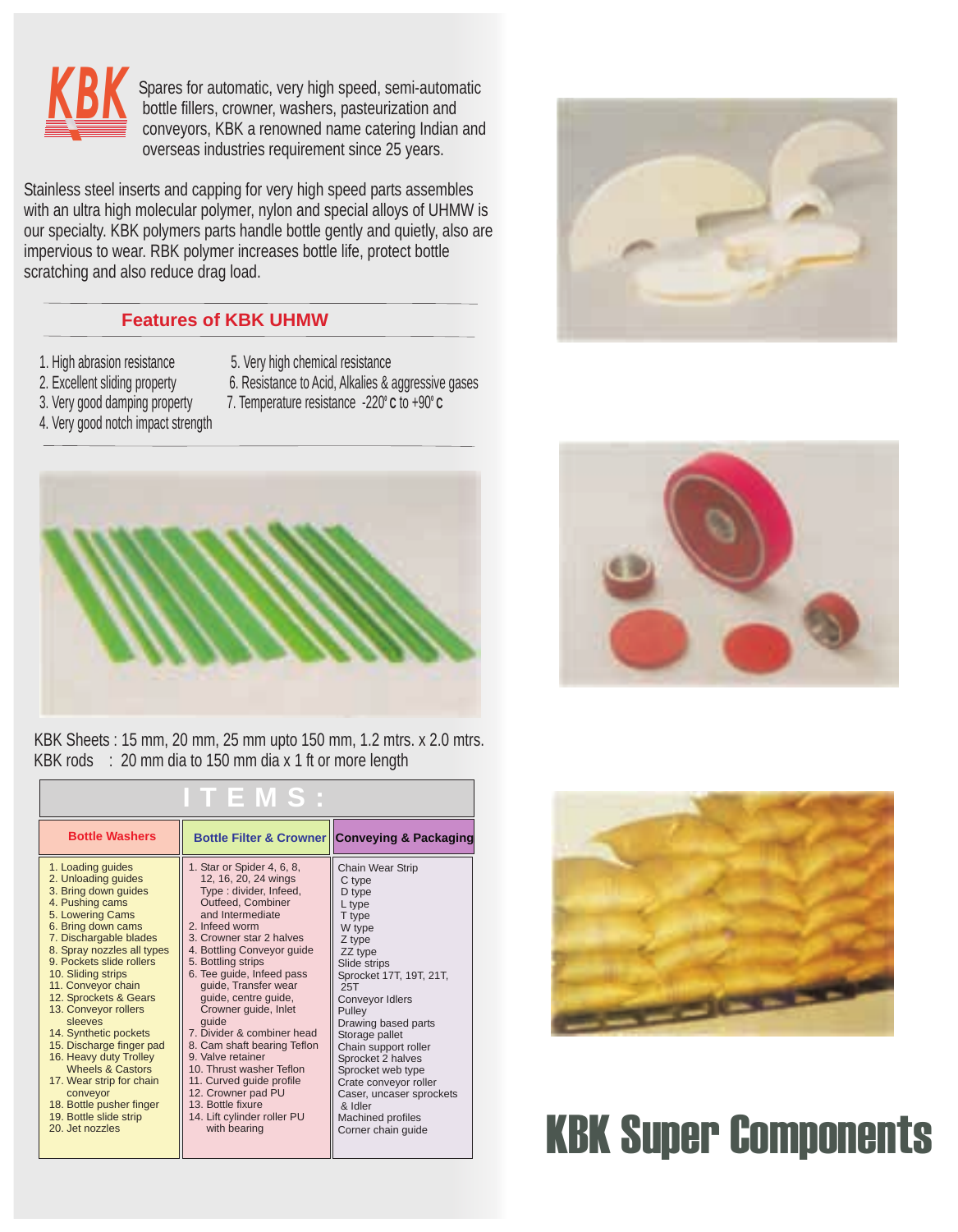











### - an economic solution due to exceptional mechanical properties.